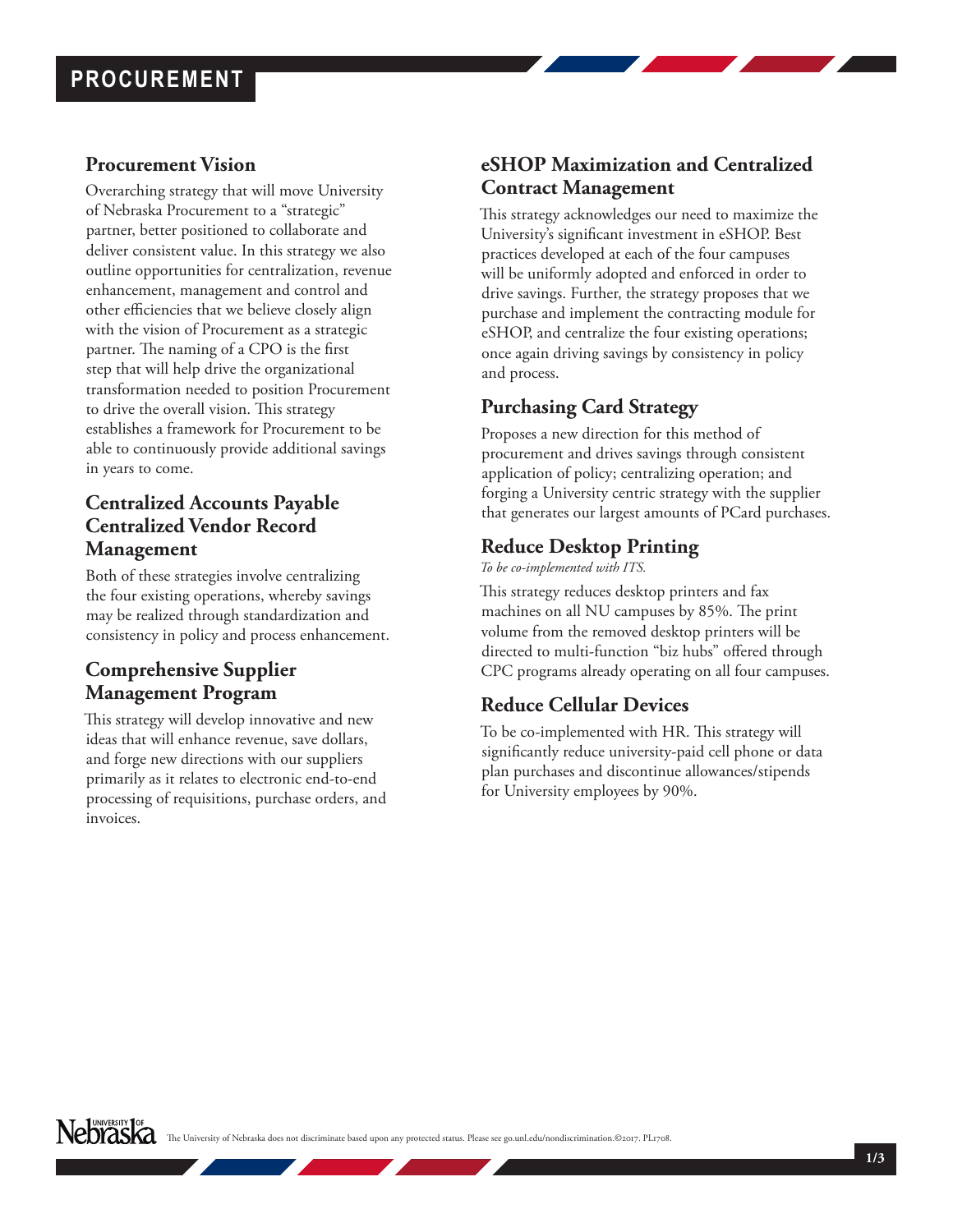# **Reduce Manageable Food Spend**

This strategy would establish a consistent University-wide policy on food and beverage spending which supports the institution's mission of educating students in and outside of the classroom.

# **Substitute Private Office Supply Brand**

Recommend establishing "hard" substitution of name brand products with private-branded equivalents. Follows the same methodology as prescription of generics versus name brand medications in healthcare. The objective is to save money by enabling more economical purchasing choices of private branded equivalent office supplies, and where such low cost alternatives have no negative impact on their intended use.

# **Utilize "Smart Spend" for Lab/ Research Supplies**

Recommend lower cost substitution of namebrand laboratory and research supplies with private-branded equivalents.The objective is to save money by enabling more economical purchasing choices of private branded equivalent laboratory and research supplies, and where such low cost alternatives have no negative impact on their intended use.